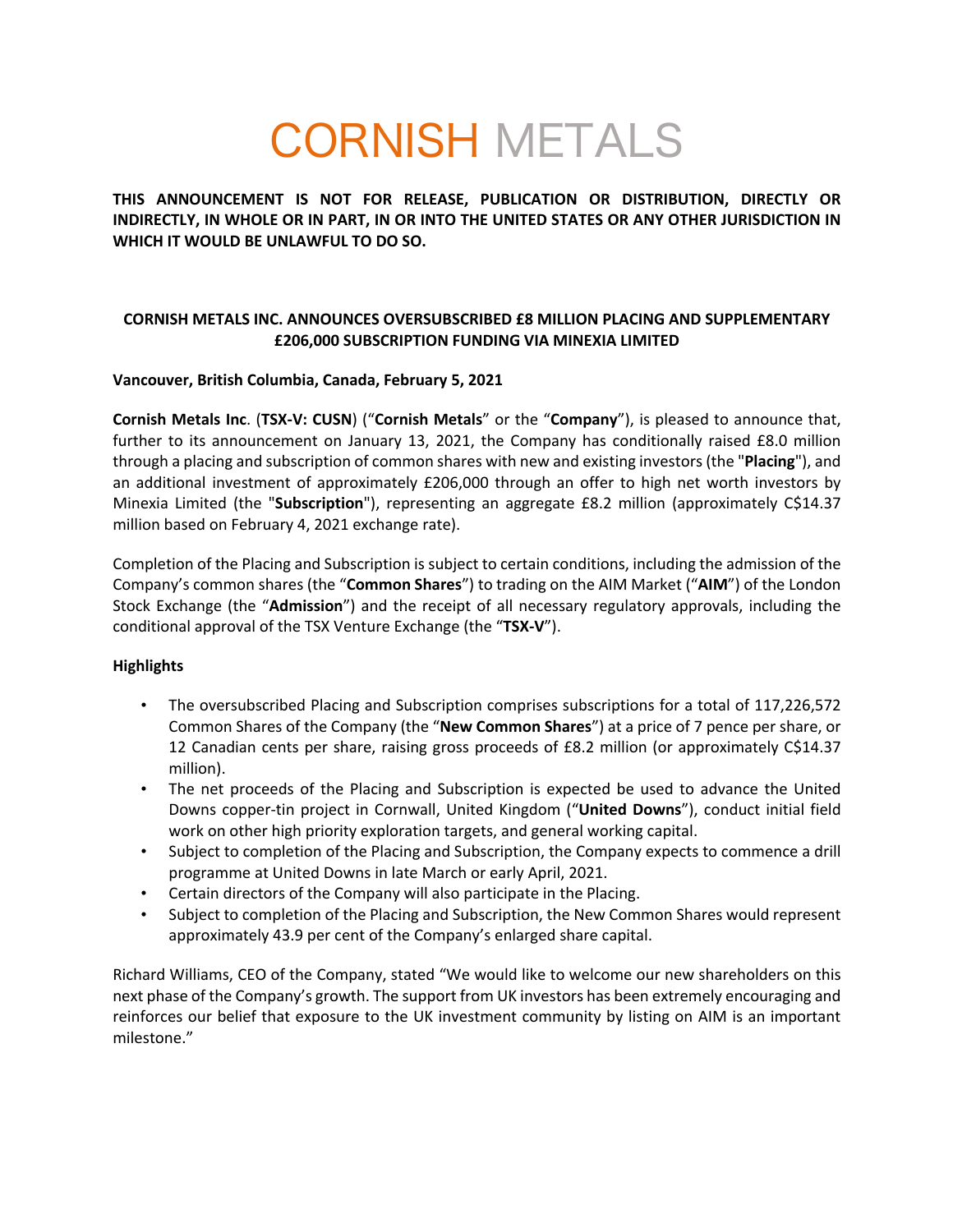"We are pleased to get to work on our projects in Cornwall and look forward to working with all stakeholders as we look to contribute to the UK's desire to achieve a carbon neutral economy and expand the domestic supply of materials important to the battery and technology sectors."

S.P. Angel Corporate Finance LLP ("**SP Angel**") is acting as Nomad and Broker and H & P Advisory Limited ("**H&P**") is acting as Joint Broker to the Company (collectively, the "**Joint Brokers**") in connection with the Placing and Admission. Subject to completion of the Placing, including approval of the TSX-V, the Company expects to pay in cash: (i) a five per cent commission to each of the Joint Brokers in respect of certain investors introduced by the relevant Joint Broker; (ii) a one half of one per cent commission to SP Angel in respect of certain investors introduced by H&P who utilize SP Angel's CREST stock account on completion of the Placing; and (iii) a one per cent commission to SP Angel in respect of certain investors participating in the Placing other than those introduced by the Joint Brokers who utilize SP Angel's CREST stock account on completion of the Fundraising. The Company is also expected to pay certain corporate finance fees to each of the Joint Brokers. In addition, investors introduced by Minexia Limited ("**Minexia**") agreed to subscribe for £205,860 of the Subscription for which the Company is expected to pay a five per cent commission in cash to Minexia, subject to completion of the Placing and Subscription.

Subject to receipt of all necessary regulatory approvals, including the approval of the TSX-V, the Placing and Subscription is expected to close on or about February 16, 2021.

# **Admission to AIM**

Application will be made for the Company's enlarged share capital to be admitted to trading on AIM. Admission is expected to become effective and dealings in the Common Shares will commence on AIM from 8 a.m. GMT on February 16, 2021 ("**Admission**"), with shares trading under the symbol "CUSN".

The Placing and Subscription is conditional, amongst other things, on obtaining the conditional approval of the TSX-V, and on Admission taking place on or before February **26,** 2021 and on the placing agreement that has been entered into between, among others, the Company and the Joint Brokers becoming unconditional and not being terminated prior to Admission.

The New Common Shares will be issued credited as fully paid and will, on issue, rank *pari passu* in all respects with the existing Common Shares, including the right to receive all dividends and other distributions thereafter declared, made or paid on the enlarged share capital from Admission.

Such New Common Shares: (i) have not been qualified for distribution by prospectus in Canada, and (ii) may not be offered or sold in Canada during the course of their distribution except pursuant to a Canadian prospectus or in reliance on an available prospectus exemption. Subject to completion of the Placing and Subscription, all New Common Shares to be issued as part of this Placing and Subscription would be subject to a hold period of four months and one day in Canada from the date of their issuance in accordance with applicable Canadian securities legislation. Under applicable Canadian securities legislation, such hold period will only apply to trades (as defined under applicable Canadian securities legislation) of the New Common Shares in Canada.

The New Common Shares being offered under the Placing and Subscription will not be registered under the United States Securities Act of 1933, as amended (the "**US Securities Act**") and may not be offered or sold within the United States absent registration or an exemption from the registration requirements. This news release does not constitute an offer to sell or a solicitation of an offer to buy any of the New Common Shares in the United States.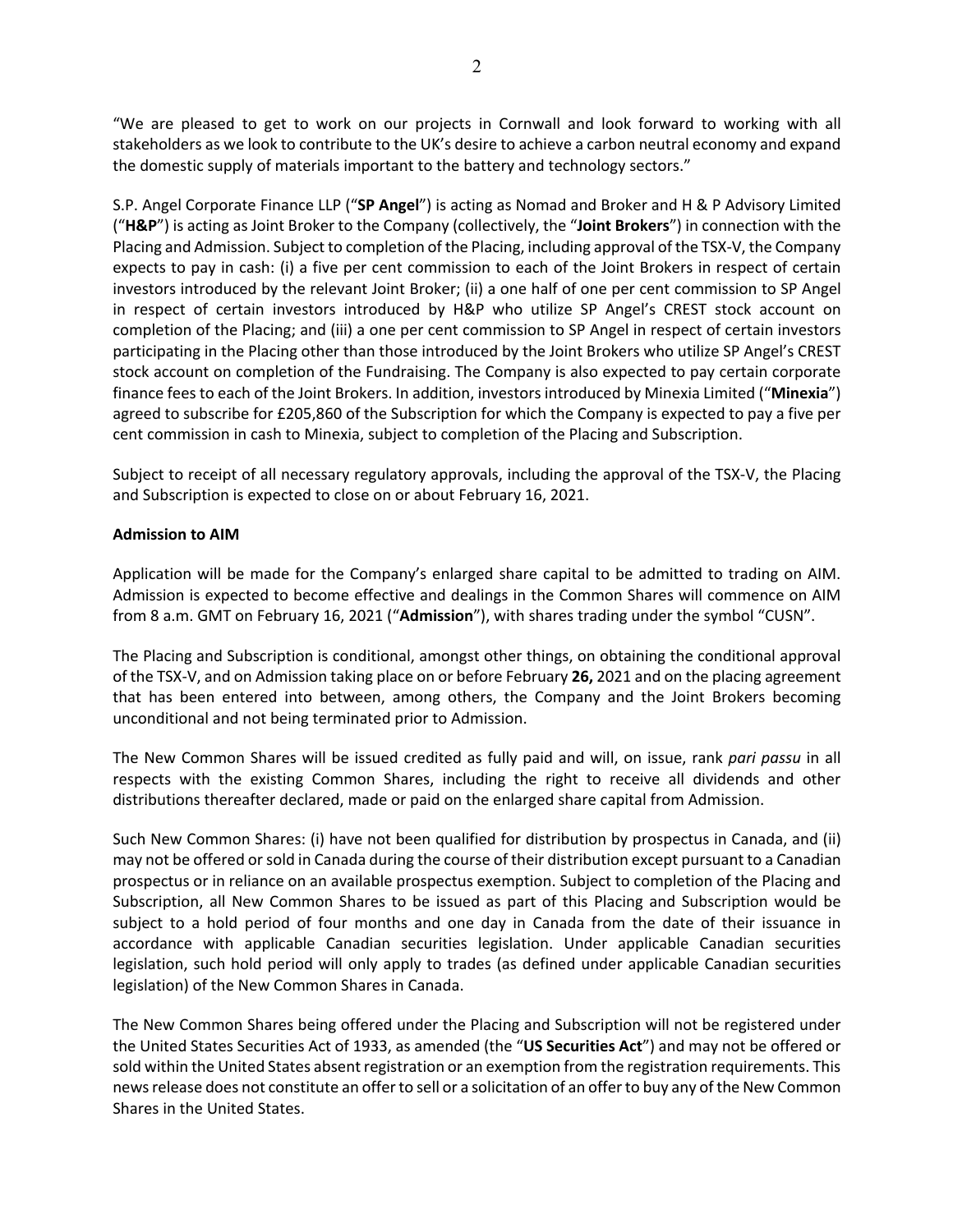# **Publication of the AIM admission document**

The Company expects to publish its AIM admission document in relation to the Admission on the Company's website on or about February 10, 2021.

# **Expected Timetable of Principal Events (subject to receipt of all necessary regulatory approvals, including conditional approval of the TSX-V)**

| <b>Publication of Admission Document</b>            | February 10, 2021 |
|-----------------------------------------------------|-------------------|
| Admission of Common Shares and Dealings Commence on | February 16, 2021 |
| AIM                                                 |                   |

# **Related Party Transactions**

The Company advises that Richard Williams, Director, President and CEO, Grenville Thomas, Director, and Don Njegovan, Director (collectively, the "**Interested Directors**") have agreed to subscribe for New Common Shares under the Placing. As such, the Placing will constitute a "related party transaction" within the meaning of Policy 5.9 of the TSX-V and Multilateral Instrument 61-101 - *Protection of Minority Security Holders in Special Transactions* ("**MI 61-101**") as a result of such Interested Directors being Directors of the Company.

Related party transactions require a formal valuation and minority shareholder approval unless exemptions from these requirements are available under applicable Canadian securities laws.

In connection with the Placing, the Company is relying on the exemption from the formal valuation requirement in section 5.5(b) of MI 61-101 (as a result of the Common Shares being listed on the TSX-V and, upon Admission, on AIM). With respect to an exemption from the minority approval requirement in connection with the Placing, the Company is relying on the exemption in section 5.7(1)(b) of MI 61-101 (as neither the fair market value of the Common Shares which may be distributed to, nor the consideration which may be paid by, the Interested Directors will exceed \$2,500,000).

Further details in respect of the Placing and Subscription will be included in a material change report to be filed by the Company. The material change report will be filed less than 21 days prior to closing of the Placing and Subscription due to the timing of the announcement of the Placing and Subscription and the Company wishes to complete the Placing and Subscription in an expeditious manner.

#### **ABOUT CORNISH METALS**

Cornish Metals (formerly Strongbow Exploration Inc.) completed the acquisition of the South Crofty tin and United Downs copper / tin projects, plus additional mineral rights located in Cornwall, UK, in July 2016 (see Company news release dated July  $12, 2016$ ). The additional mineral rights cover an area of approximately 15,000 hectares and are distributed throughout Cornwall. Some of these mineral rights cover old mines that were historically worked for copper, tin, zinc, and tungsten.

For additional information please contact:

In North America: Irene Dorsman at (604) 210 8752 or by e-mail at irene@cornishmetals.com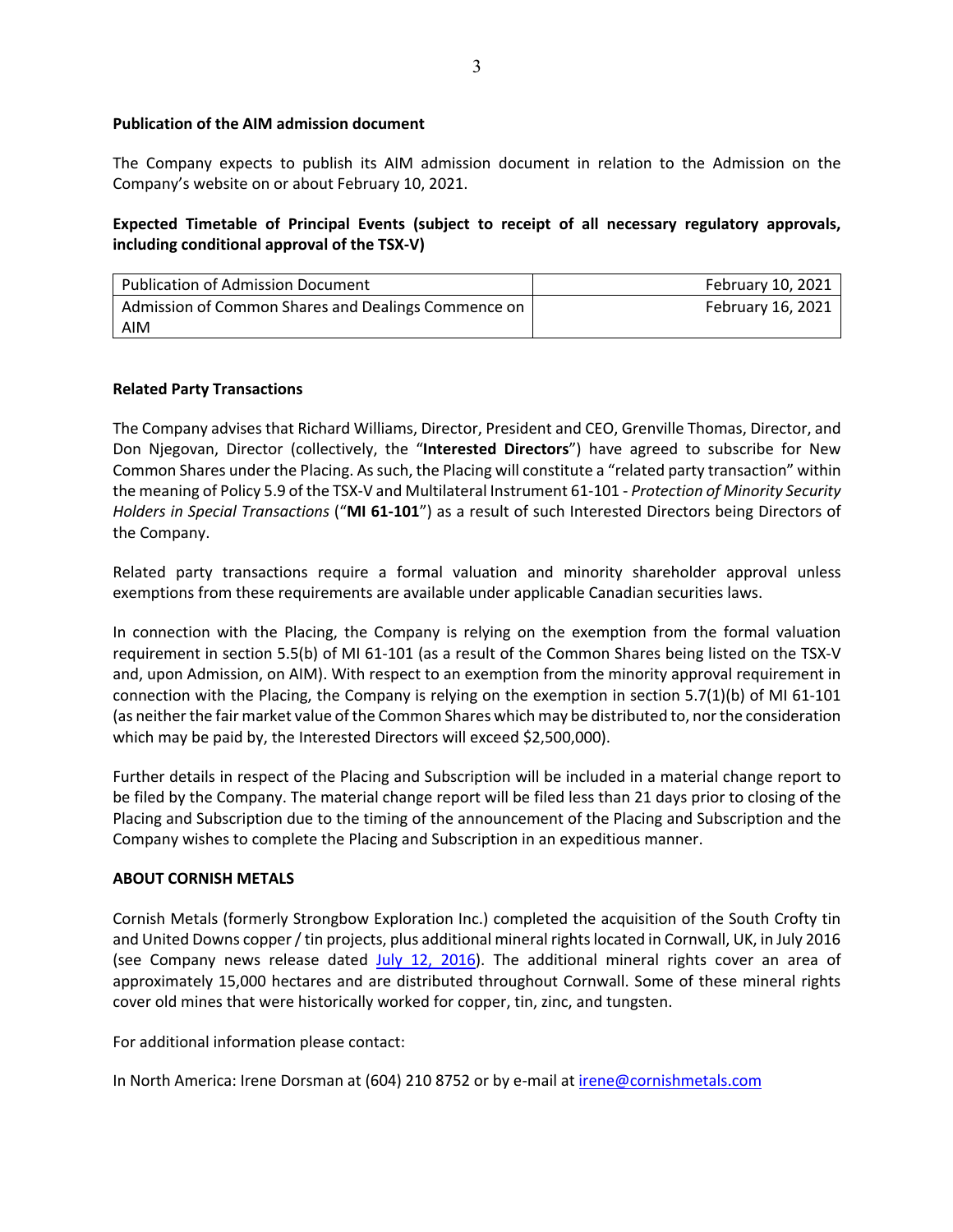| SP Angel Corporate Finance LLP<br>(Nominated Adviser & Joint Broker) | Tel:<br><b>Richard Morrison</b><br>Charlie Bouverat<br>Abigail Wayne<br>Grant Barker | +44 203 470 0470                                                            |
|----------------------------------------------------------------------|--------------------------------------------------------------------------------------|-----------------------------------------------------------------------------|
| H & P Advisory Limited<br>(Joint Broker)                             | Tel:<br><b>Matthew Hasson</b><br>Andrew Chubb<br>Ernest Bell                         | +44 207 907 8500                                                            |
| Blytheweigh<br>(Financial PR/IR-London)                              | Tel:<br>Tim Blythe<br>Megan Ray                                                      | +44 207 138 3204<br>tim.blythe@blytheweigh.com<br>megan.ray@blytheweigh.com |

#### **ON BEHALF OF THE BOARD OF DIRECTORS**

*"Richard D. Williams"*

Richard D. Williams, P.Geo

#### **FURTHER INFORMATION**

Members of the public are not eligible to take part in the Placing and Subscription. This announcement (including this "Further Information" section) is for information purposes only and does not constitute a prospectus or any offer to sell or the solicitation of an offer to buy any security in the United States of America or in any other jurisdiction. In particular, this announcement is not for distribution in or into the United States or to any national resident or citizen of the United States. The distribution of this announcement in other jurisdictions including (without limitation) the United States (or to any resident thereof) may be restricted by law and therefore persons into whose possession this announcement comes should inform themselves of and observe any such restrictions.

Any forwarding, distribution, reproduction, or disclosure of any information contained in this announcement in whole or in part is unauthorised. Failure to comply with these restrictions may constitute a violation of the US Securities Act or the applicable laws of other jurisdictions. Subject to certain exceptions, the securities referred to in this announcement may not be offered or sold in the United States or certain other jurisdictions or for the account or benefit of any national resident or citizen of certain jurisdictions.

THE NEW COMMON SHARES HAVE NOT BEEN AND WILL NOT BE QUALIFIED FOR DISTRIBUTION OR DISTRIBUTION TO THE PUBLIC UNDER APPLICABLE CANADIAN SECURITIES LAWS AND, ACCORDINGLY, ANY SALE OF THE NEW COMMON SHARES WILL BE MADE ON A BASIS WHICH IS EXEMPT FROM THE PROSPECTUS REQUIREMENTS OF SUCH SECURITIES LAWS. THE INFORMATION INCLUDED IN THIS ANNOUNCEMENT IS NOT INTENDED TO, AND DOES NOT, COMPLY WITH ALL OF THE DISCLOSURE REQUIREMENTS THAT WOULD APPLY UNDER APPLICABLE CANADIAN SECURITIES LAW IF THIS PLACING AND SUBSCRIPTION WAS BEING QUALIFIED PURSUANT TO A PROSPECTUS FILED WITH THE RELEVANT CANADIAN SECURITIES REGULATORY AUTHORITIES AND THE NEW COMMON SHARES ISSUED PURSUANT TO THE AVAILABLE EXEMPTIONS UNDER APPLCIABLE CANADIAN SECURITIES LAWS WILL BE SUBJECT TO A STATUTORY HOLD PERIOD IN CANADA FOR A PERIOD OF FOUR MONTHS AND ONE DAY FOLLOWING THE CLOSING OF THE PLACING AND SUBSCRIPTION. NO SECURITIES COMMISSION OR SIMILAR SECURITIES REGULATORY AUTHORITY IN CANADA HAS REVIEWED OR IN ANY WAY PASSED UPON THIS ANNOUNCEMENT OR THE CONTENTS